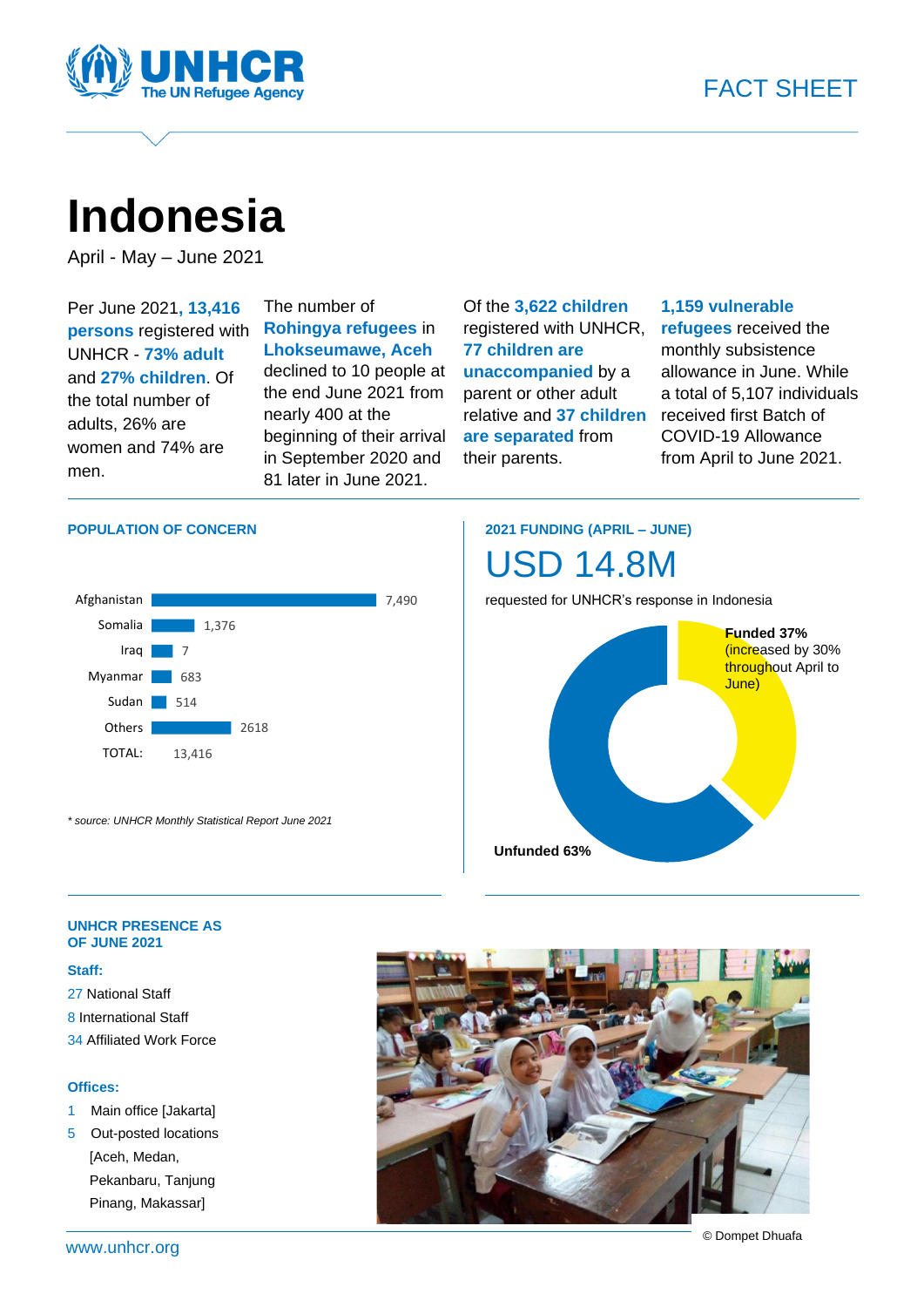

## Working with Partners

- UNHCR works closely with counterparts of the Republic of Indonesia to provide protection and support, and to identify solutions for persons under UNHCR's mandate, particularly the Coordinating Ministry for Political, Legal and Security Affairs and its department for Refugees and People Smuggling; the Ministry of Law and Human Rights, including the Directorate-General of Immigration; the Ministry of Foreign Affairs; the Ministry of Social Affairs; the Ministry of Home Affairs and the Ministry of Manpower.
- UNHCR engages with international and national NGOs as well as civil society partners, UN agencies, and UNHCR-funded partners – Church World Service (CWS), Catholic Relief Services (CRS), as well as other operational partners assisting refugees, including Jesuit Refugee Service (JRS), the Indonesian Red Cross, Dompet Dhuafa, Human Initiative and the National Human Rights Commission, to assist the Government to ensure that refugees and stateless persons are protected and provided assistance. UNHCR works very closely under partnership agreement with its partner CWS to provide lifesaving medical assistance to the refugees and to address the special needs of the unaccompanied and other children at risk. Meanwhile distribution of monthly cash allowance to the most vulnerable refugees, education assistance, SGBV prevention and response, among others, are handled by UNHCR's other partner, CRS.
- UNHCR has recently selected Universitas Diponegoro, Faculty of Law (UNDIP) as the implementing partner to conduct baseline study that aims to understand *in-situ* Statelessness situation in Indonesia's archipelago. The study will also involve field visits to border areas with Malaysia, the Philippines and Papua New Guinea.

## Main Activities

#### **Protection**

- While Indonesia is not a party to the 1951 Refugee Convention or its 1967 Protocol, it has a long tradition of allowing access to and hosting refugees. Indonesia has enacted a comprehensive national refugee law, signed as a presidential regulation in December 2016, which provides access and temporary protection to refugees in the country until longer-term solutions can be found for them. Under the law, the Government has authorized UNHCR to help protect and find solutions for them.
- The 2016 refugee law includes provisions for the Government to rescue refugees on boats in distress near Indonesia and to help them disembark. These provisions were once again implemented on 25 June and 7 September 2020, when nearly 400 Rohingya refugees were rescued in Lhoksemauwe, Aceh province, then when another group of 81 Rohingya refugees disembarked in East Aceh on 4 June 2021. UNHCR worked together with the authorities, local Refugee Task Force, UN agencies, NGO partners and the local community to provide assistance to the group.
- Indonesia is not a party to the 1954 Convention on the Status of Stateless Persons and 1961 Convention on Reduction of Statelessness. In May 2020, based on a study by UNICEF conducted in 2019, it was reported that over 11 million children in Indonesia were without birth certificate. UNHCR works to advocate for access to universal birth registration for all children of marginalized groups, including refugee children. For the purpose, the office has been working closely with Directorate General of Population and Civil Registry.
- Due to the current COVID-19 pandemic, it is critical for UNHCR Indonesia to receive sustained funding to be able to deliver protection and complementary solutions to the persons of concerns as the pandemic continues to pose challenges to the already limited resettlement opportunities.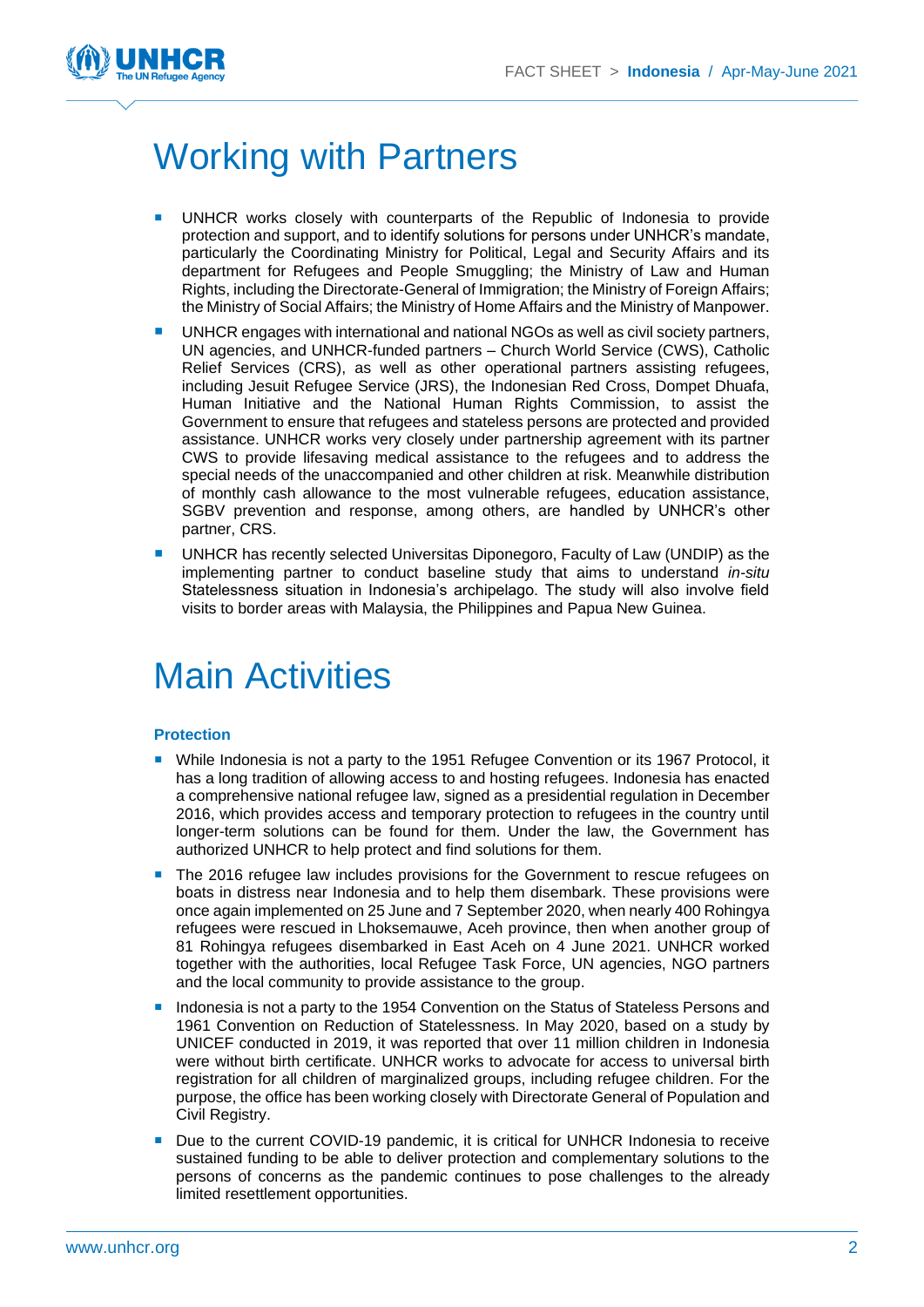

#### **Community Empowerment and Self-Reliance**

- **Refugees are not able to exercise their right to work in Indonesia. Recognizing that** direct assistance is not sustainable, UNHCR continues to advocate for refugees to be given access to livelihood opportunities and works with partners to create communityempowerment and self-reliance programs that benefit Indonesians and refugees. The programs include vocational trainings and entrepreneurship schemes that promote economic development in Indonesian host communities. In December 2019, at the Global Refugee Forum organised by UNHCR in Geneva the Indonesian Government Delegation pledged support to refugee productivity empowerment activity as part of Indonesia's effort to address the global refugee crisis.
- **Refugee women and men leaders representing various nationalities participate in** activities implemented by UNHCR and partners, such as assisting vulnerable refugees in accessing services, disseminating information among the refugee community, managing community learning centres, providing skills training and education for children and adolescents, as well as providing interpretation and translation services. In 2020, due to the pandemic-related restrictions, UNHCR started organising Virtual Town Hall meetings with Refugee Representatives (RRs) and the wider refugee communities in Jakarta and other cities where refugees reside. The office continues this good practice in 2021.
- While the 1,159 vulnerable refugees from 434 cases continued to receive monthly subsistence allowance in April and May, in June 2021 the number of cases change to 435 with the same number of individuals 1,159 refugees. As of June 2021, the total of those received COVID-19 allowance is 5,107 individuals consists of 2,850 cases. The distribution is made through Post Offices in areas where refugees living independently, including in out-post locations. Previously, from June – December 2020, as many as 5,823 refugees living independently [3,653 male and 2,170 female] had received the first to fifth batch of Covid-19 allowance.

#### **Education**

- **Indonesia is a signatory to the Convention on the Rights of the Child and provides** refugee children access to national schools through the Ministry of Education Circular Letter No. 75253/A.A4/HK/2019 issued on 10 July 2019. UNHCR encourages refugee children to enrol into the national school system, particularly at the primary school level. To prepare refugee children for enrolment in national schools, UNHCR is working with partners in Jakarta and the Greater area as well as out-posted locations to teach refugee children Bahasa Indonesia, as well as basic math and literacy, and local customs and culture.
- With our partners, UNHCR works for all refugee children to have access to national schools. In May and June 2021, some 700 refugee children are enrolled in accredited national schools. Around 1,900 school aged children are not yet attending formal schools, but among them some 500 are receiving education through refugee learning centres organised by UNHCR, IOM or centres led by the refugee communities. UNHCR is conducting verification exercise and will obtain a more accurate number on the enrolment number. Challenges to increase refugee children's enrolment rates include limited knowledge of Bahasa Indonesia, inadequate sources of funding, and reports of limited places in public schools where refugees reside.
- Other educational opportunities include enrolment in online, accredited university courses. UNHCR encourages refugees to complete accredited courses through Coursera for Refugees, a free online learning platform, in addition to non-formal educational, vocational and recreational activities made available for children and youth in children's homes. In Jakarta and the greater area, as well as in the other out-posted locations, refugee communities have several community-based learning centres for refugee children. Through these centres, UNHCR continue to encourage refugee parents to prepare their children with the necessary skills until they are ready to enrol in national schools. As of end of June 2021, 3,984 refugees are enrolled in online university courses and in community – based learning programs, which experienced an increase of 103 individuals since the month of May. The numbers show an increasing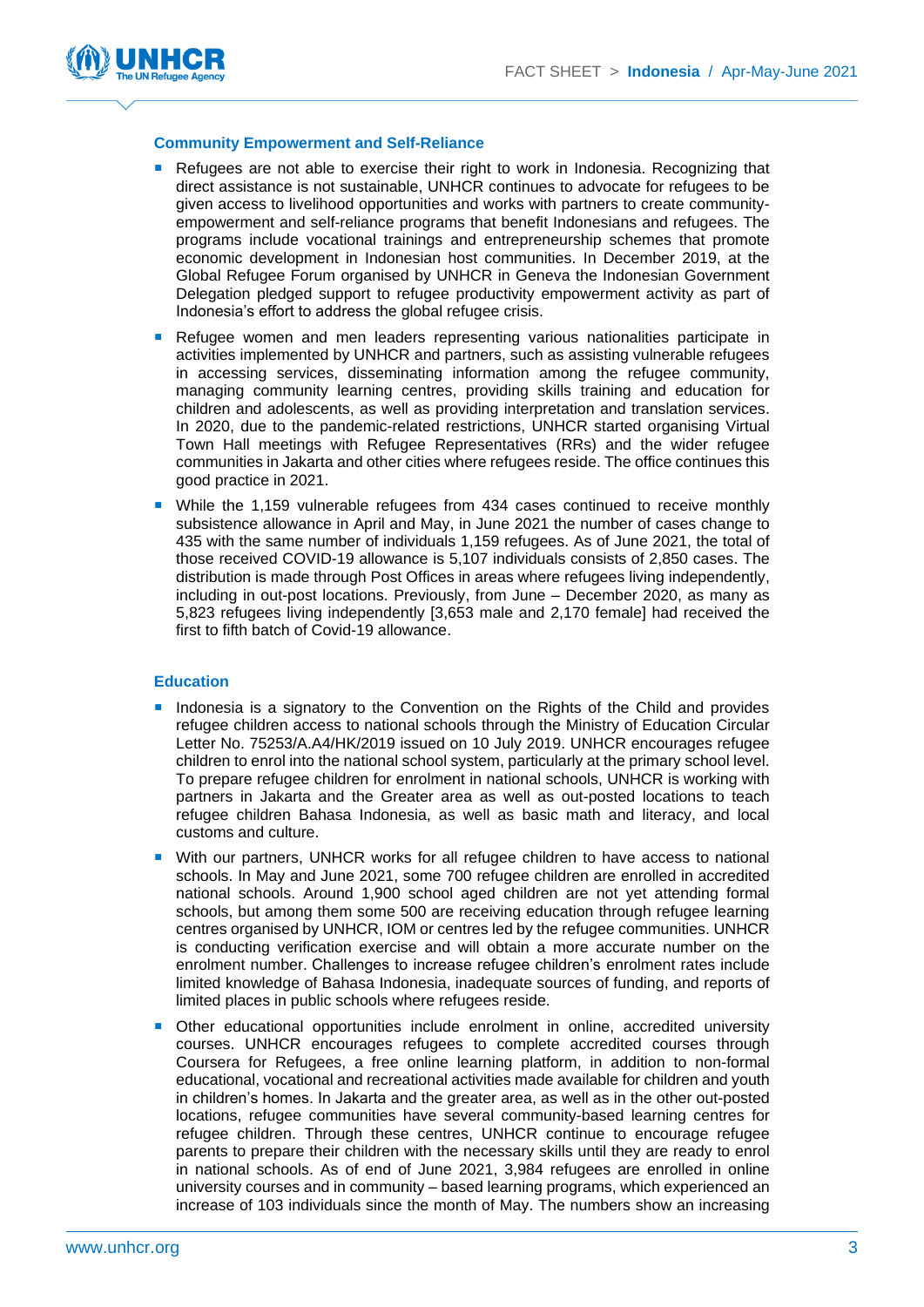

trend compared to the previous months of April and May 2021, where there were consecutively 3,878 and 3,881 refugees who enrolled the online courses and learning programs.

**During the COVID-19 pandemic, refugee children who previously attended public** schools continue their studies with arrangements made by their respective school. Working with partners, online distant-learning are made available for refugee children at UNHCR supported learning centres and some community-based learning centres. Some of the challenges faced by refugee students include the limited ownership of device and internet data that are required for online distant-learning. Language barriers also limit accessing the distant learning programs provided by the government via television.

#### **Health**

- **Refugees have access to primary medical care through public health facilities, as well** as community maternity and childcare, which provides immunizations. UNHCR works with partners in covering life threatening/saving medical situation which can be very expensive. The 10 June 2020 Circular Note issued by the Government of Indonesia has ensured access for registered refugees (UNHCR ID card holders) to COVID-19 related services, of which UNHCR appreciates. However, on 21 May 2021, the Ministry of Health issued a Decree No. HK.01.07/MENKES/4718/2021 stating UNHCR ID card is no longer serve as a basis for COVID-19 related services cost coverage, as of 20 April 2021. UNHCR continues to advocate for UNHCR ID cards re-inclusion in the future regulations of Ministry of Health and for refugees to be included in the country's vaccination program against Covid-19.
- **During the course of 2020 and in 2021, UNHCR also provided various PPE (Personal** Protective Equipment) for Indonesian medical professionals who work at hospitals and PUSKESMAS (subdistrict medical centre) consisting of 30,000 surgical masks, 16,300 N95 masks and 5,280 bottles of 500 ml hand sanitizers.
- UNHCR also provided more than 332,500 pieces of surgical masks, more than 7000 bottles of hand sanitizers sized 100 ml to 500 ml bottles, more than 200,000 soap bars, and other PPE for the refugees up to end of June 2021.
- UNHCR collaborates with partners to provide COVID-19 related information, such as public health services and health-protocols awareness for refugees through social media platforms (Instagram, Facebook, and Twitter). The office also provides COVID-19 Hotline for refugees seeking consultation, then they will be advised to contact CWS Health Hotline for further COVID-19 related inquiries.

#### **Durable Solutions**

- **Nille the opportunities provided by countries offering resettlement out of Indonesia are** reducing, the most vulnerable refugees are identified for submission for the limited number of resettlement places available. In 2019, 663 refugees departed for resettlement to Australia, Canada, and the United States. This represents 4.8 percent of the total refugee population in the country. Meanwhile in 2020, as of the end of December, only 403 refugees have departed to third countries for resettlement. The outlook for resettlement places is such that it cannot be considered the only viable durable solution for the refugees in Indonesia. Unfortunately, refugees are put in a position that they only thing they can do is to wait for resettlement although only a small number will be able to benefit from resettlement. From January to June 2021, only as many as 179 refugees departed to resettlement countries. Therefore, it is of utmost importance to find other durable solutions than resettlement and to consider Indonesia as a country of de facto longer stay for refugees.
- After the successful departure of an Afghan refugee to Lithuania on a complementary pathway through education in March 2021, UNHCR together with Roshan Learning Centre are exploring the possibility of a second departure to take place later this year. In May 2021, UNHCR discussed about a potential collaboration with Talent Beyond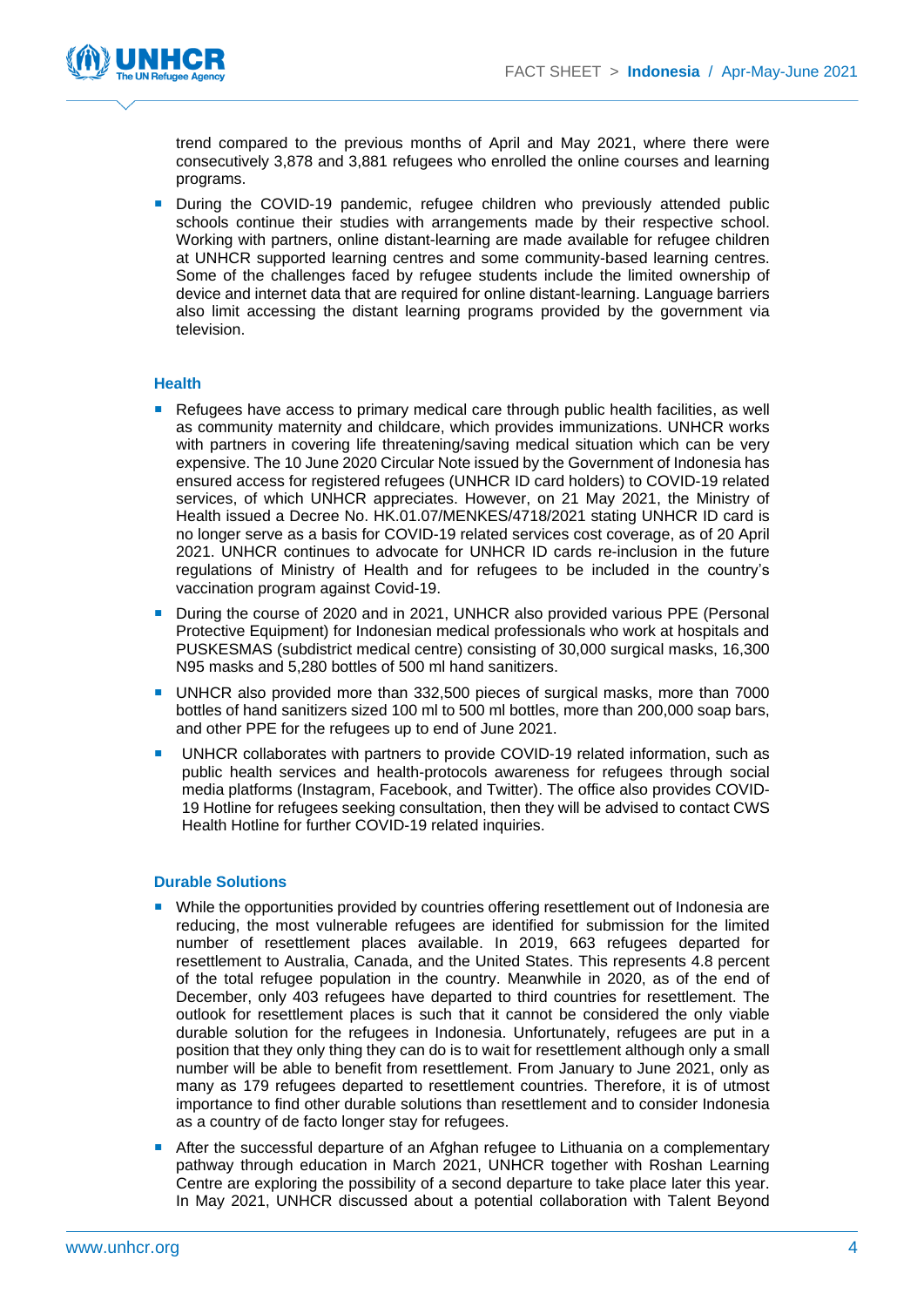

Borders (TBB) on Labour Mobility Scheme. In June 2021, after meeting UNHCR Indonesia, TBB has selected Indonesia as one of the countries to take forward the pilot of Labour Mobility Scheme.

- UNHCR facilitates voluntary repatriation for refugees who request return, with arrangements made in close cooperation with IOM through its assisted voluntary return program. In 2019, only 1.8% of the total persons of concern (252 people) have returned voluntarily to their countries of origin. Meanwhile as of end of December 2020, 139 refugees have opted for voluntary repatriation (1% of the total persons of concern). So far in 2021, the total number of refugees repatriated voluntarily is 77 individuals.
- **UNHCR** provides information and quidance to refugees who may have family members abroad and would like to pursue private sponsorship options. In 2019, 57 people (0.4% of total persons of concern) departed abroad on private sponsorships, and in December 2020, the number recorded by UNHCR is 27 people (0.2% of total persons of concern). While in 2021, only 7 individual who have been departed on private sponsorships.

#### **Private Sector Partnership**

- The COVID-19 pandemic has taken its effect in some of the income streams of PSP programme in Indonesia. As of June 2021, PSP Indonesia successfully recorded an income of **IDR 1,098,962,532 (75,920 USD),** achieving 110% of the mid-year target. This income was generated from Digital Fundraising program, Face to Face (F2F) In-House program, and Face to Face Agency program. While PPH/Islamic Philanthropy program raised **IDR 2,980,093,360 (USD 205876.51**), achieving 40% of the mid-year target, and managed to establish partnerships with several philanthropy organizations and Islamic banks to support the UNHCR refugee protection program. UNHCR Indonesia Private Sector Partnership is currently supported by 2,426 individual donors.
- Due to the alarming surge of COVID-19 cases in Indonesia in May and June 2021, the Individual Acquisition program, including the F2F Fundraising recruitment program, was completed online. As of June 2021, F2F In-House program, with 30 fundraisers, has recruited 2,408 committed givers with 1 donor pledge rate per day. While F2F Agency program, with 16 fundraisers, recruited 1,187 committed givers with 0,8 donor pledge rate per day.

### External/ Donor Relations

**UNHCR is grateful for the support of the following donors for their funding either directly to the operation or via softly earmarked or unearmarked funds:** Australia | Canada | Denmark | European Union | Germany | Ireland| Japan | Netherlands | Norway | Private Donors | Spain | Sweden | Switzerland | United Kingdom | United States of America

**In addition, UNHCR thanks the following organizations, private sector partners and other UN Agencies for their support and donation in recent years:** Bank Mayapada | Bina Nusantara School | Dato' Tahir | Global Jaya School | Indonesia for Refugees | Metro TV | PT. Eagle Indopharma | PT. Tan Kiang | SPH Lippo Cikarang School | SCTV | Tahir Foundation | Tunas Muda School | Unilever (UK) | Uniqlo | UN Programme on HIV/AIDS | Wanda House of Jewels | IOM | UNICEF | ILO | UNFPA | UNAIDS | Islamic Philanthropy build the partnership with major philanthropy institution, who committed with UNHCR to support the cash based intervention program. The partner profile is Bank shariah Indonesia as the largest Bank shariah in Indonesia, another partnership with Rumah Zakat Indonesia. UNHCR received a total of USD 171.100 in the 2020, comprising in zakat and sadaqah funds.